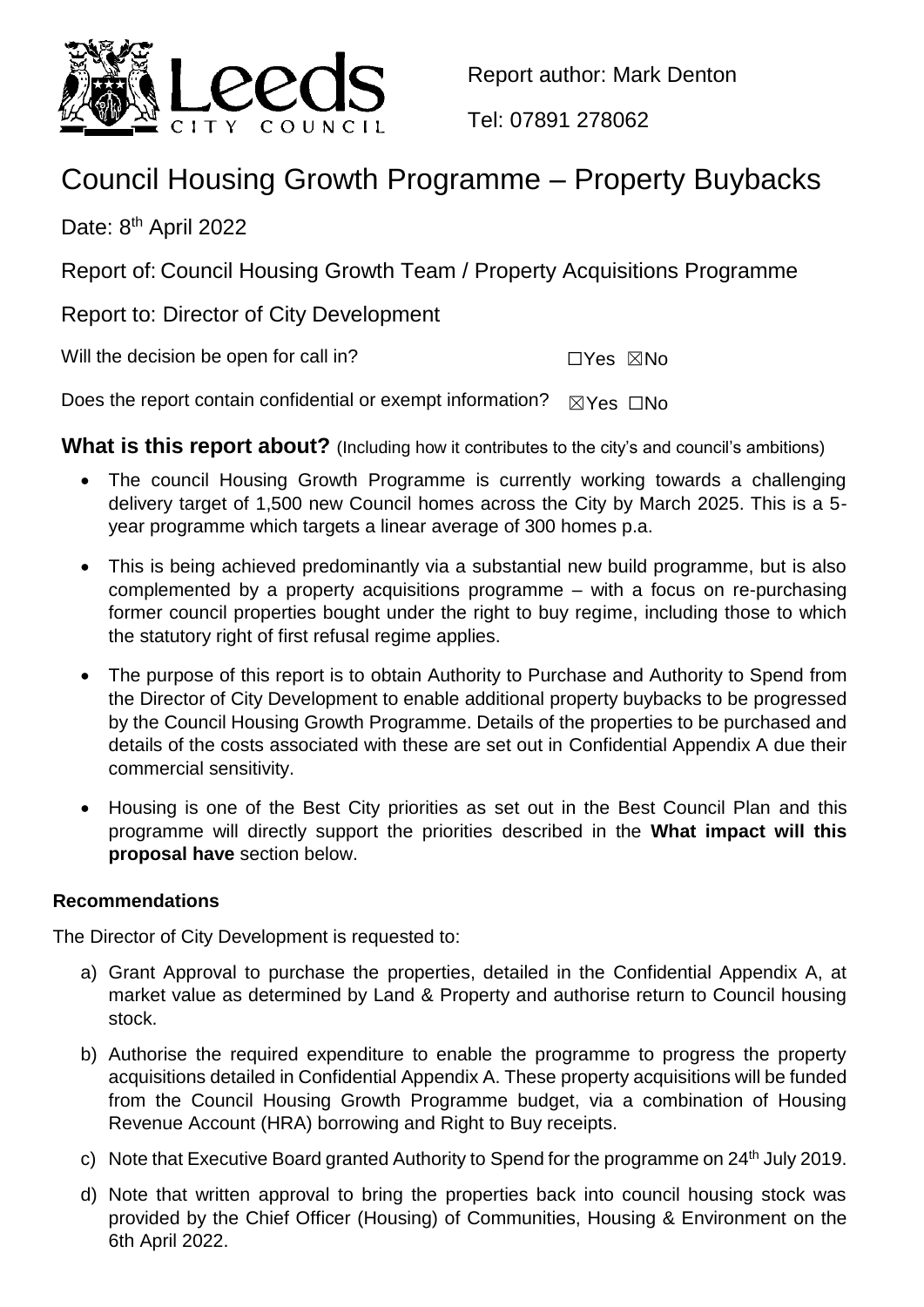| Wards affected and property street name   |                 |     |
|-------------------------------------------|-----------------|-----|
| Middleton Park - Throstle Road            |                 |     |
| Killingbeck & Seacroft - Pigeon Cote Road |                 |     |
| Roundhay - West Park Grove                |                 |     |
| Weetwood - Iveson Drive                   |                 |     |
| Have ward members been consulted?         | $\boxtimes$ Yes | □No |

- 1 The purchase of these properties will help to achieve our aim to deliver a linear average of 300 new council homes each year across the 5-year programme.
- 2 These new council homes will directly contribute to the Best Council priorities as set out in the Best Council plan, ie:
	- Housing of the right quality, type, tenure and affordability in the right places
	- Minimising homelessness through a greater focus on prevention
- 3 The programme will also directly contribute to ensuring that "everyone in Leeds Live(s) in good quality, affordable homes, in clean and well cared for places" which is one of the target outcomes set out in the Best Council Plan.
- 4 The Council Housing Growth Programme evaluation assesses whether the property is one which the council would wish to see back in housing stock and includes consideration of the following factors:
	- Housing Management priorities.
	- Whether the property is located in an area of housing need where council housing stock is low and demand for council housing is high.
	- Whether the property is of a type and size which is in demand and will be easily let.
	- The property will normally be a former council property within an area of council housing, or within a regeneration area in the city.
- 5 Value for Money (VfM) the programme will consider whether a property represents a viable investment (in terms of how long it will take to repay the associated borrowing based on assumed income generation/savings) and VFM. The VfM assessment takes into account the market valuation, and any required repairs/improvements to bring the property up to a lettable standard. This part of the assessment also includes consideration of potential rent levels (estimated based on other similar social housing in the area), and whether any right to buy discount would be repayable.
- 6 Having conducted an initial Equality and Diversity screening, the programme have concluded that a full assessment is not required. The screening form is attached at Appendix B to this report.

## **What consultation and engagement has taken place?**

- 7 The Executive Member for Communities was consulted on the Property Acquisitions project on 4<sup>th</sup> April 2022 and is supportive of the programme.
- 8 As part of the established process for this programme the Council Housing Growth Programme engaged with Housing Management, Housing Finance, Land & Property, Housing Leeds Voids Service and other internal stakeholders prior to making an offer of purchase for these potential acquisitions. All feedback was in support of the proposal.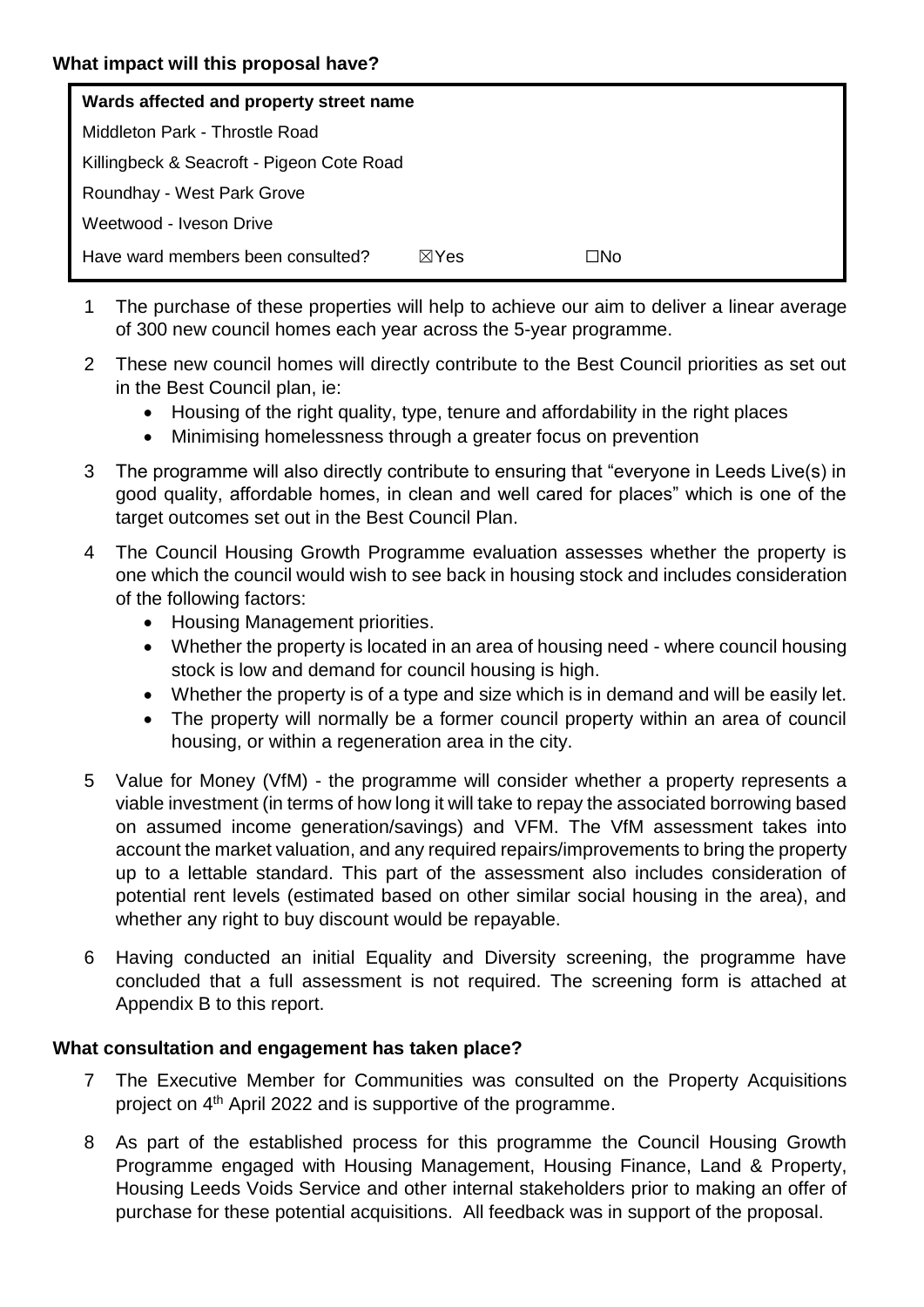- 9 Regular updates on progress across the whole programme are provided to the Council Housing Growth Programme Board.
- 10 Local Ward Members are updated on any acquisitions in their ward areas, as they progress.

#### **What are the resource implications?**

- 11 Full Council approved an injection of £90.9m into the Council Housing Growth Programme on 27th February 2019.
- 12 £22.5m of this was set aside to support a 2-3 year property acquisitions / buyback programme, which will deliver c150-200 properties back into council stock.
- 13 Executive Board granted approval to spend for the programme on 24th July 2019.
- 14 As at 8<sup>th</sup> April 2022, c£16,071,067 of the £22.5m funding has been spent on the buyback programme leaving c£6,428,933 available to fund further property acquisitions.
- 15 All properties considered for potential repurchase are individually assessed using an annuity model to confirm whether they are financially viable. A property is deemed a viable investment if the repayment period for the interest and capital is 30 years or less. A 30 year repayment period allows the authority to meet its obligation under Section 24(1) of the 1985 Act which states that "in the context of setting rents, an important consideration will be to set rents at a level which will enable the Council to meet its 30-year HRA business plan requirements". The model highlights the financial loss the council could incur if the property were to be sold via RtB after the 15 year period of cost floor protection ends, but ensures that the capital receipt would be sufficient to repay any outstanding debt at that time.
- 16 In terms of revenue effects, the cost of servicing the debt incurred purchasing a property may be higher than the initial rental return so the properties could initially be a net cost to the service. However as rental incomes increase year on year they will start to exceed the annual borrowing cost and produce a positive return. The initial refurbishment and repairs costs will also be capitalised.

#### **What are the legal implications?**

- 17 This is a Significant Operational Decision and as such is not eligible for call in.
- 18 Appendix A to this report has been marked as exempt under Access to Information Procedure Rules 10.4 (3) on the basis that it contains information relating to the financial or business affairs of any particular person (including the authority holding that information) which, if disclosed to the public, would, or would be likely to prejudice the commercial interests of that person or of the Council. The information is exempt if and for so long as in all the circumstances of the case, the public interest in maintaining the exemption outweighs the public interest in disclosing the information. In this case the report author considers that it is in the public interest to maintain the exemption.
- 19 The programme may consider properties offered under the Right of First Refusal obligations which forms part of the Right to Buy (RtB) legislation and were established by The Housing (Right of First Refusal) (England) Regulations 2005, which came into force in August 2005. The regulations require that any home owner who is selling a property bought from the Council under Right to Buy within the previous ten years must offer it to the Council before putting it on the open market.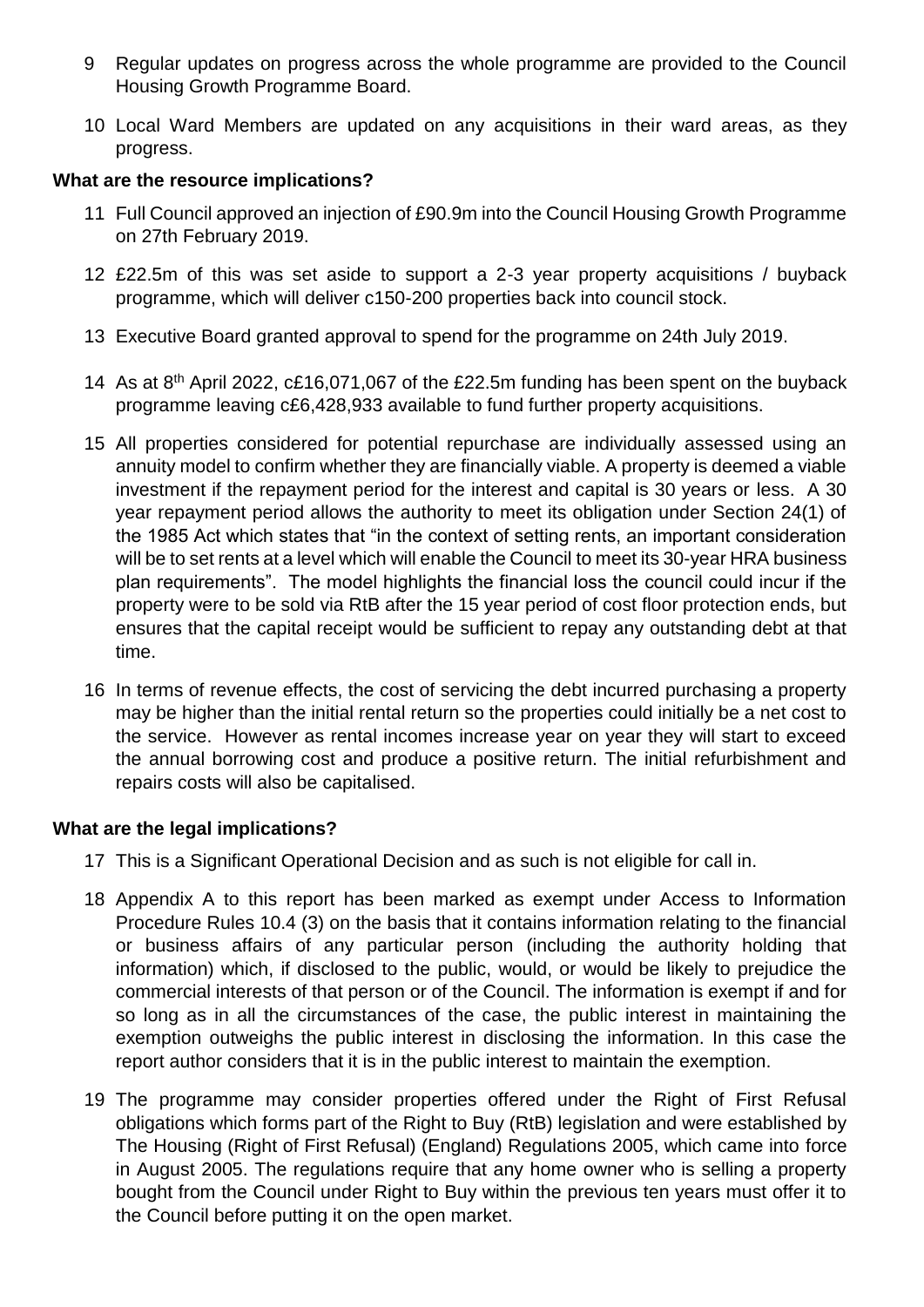#### **What are the key risks and how are they being managed?**

- 20 The overarching Council Housing Growth Programme is being delivered using the council's agreed project management methodology and a programme risk log will be maintained and risks managed, monitored and escalated through the governance process as necessary.
- 21 Delivery of the proposals set out in this report will contribute to mitigating one of the council's corporate risks around failure to meet additional housing supply targets and the consequent lack of homes for people in Leeds.
- 22 The financial viability assessments undertaken in relation to these acquisitions have included consideration of the potential financial risk to the council should there be a further right to buy in future, factoring in the applicable cost floor (the lower of the market value and the purchase/ build costs of the property). There is a risk that in the initial 15 years following acquisitions the council could make a loss if there was a downturn in the market and the tenant exercised their right to buy at a point where the market value was lower than the amount the council paid for the property. However rent will be set at such a level as to help mitigate this risk as far as possible within the constraints of the legislation, and to help ensure the council will achieve an acceptable payback period.
- 23 The viability modelling is based on certain assumptions about the housing market and future movements in house prices/ rents, which may not prove to be accurate. Should rents or housing prices fall, or not rise in line with our assumptions, the payback period could be longer than predicted.

## **Does this proposal support the council's 3 Key Pillars?**

☐Inclusive Growth ☒Health and Wellbeing ☒Climate Emergency

24 As part of the technical inspection of each potential acquisition the council determines whether, as part of refurbishing the property, additional measures can and should be implemented (above lettable standard) to improve the energy performance (SAP rating) of the properties. This would be with a view to making the properties more energy efficient and less expensive to heat, positively contributing to fuel poverty and reducing carbon output.

#### **Options, timescales and measuring success**

#### **a) What other options were considered?**

25 Alternative methods of acquiring property have been considered and are being utilised alongside these 'buyback' purchases eg buying new build properties from developers, building additional new schemes.

#### **b) How will success be measured?**

- 26 The purchase of these properties will help to achieve our aim to deliver a linear average of 300 new council homes each year across the 5-year programme.
- 27 Where possible we will obtain a 'before' and 'after' Energy Performance Certificate in order for us to analyse the benefits of any energy improvement measures undertaken during the property refurbishment.
- 28 The final cost of each acquisition will be scrutinised to ensure we deliver good value for money.